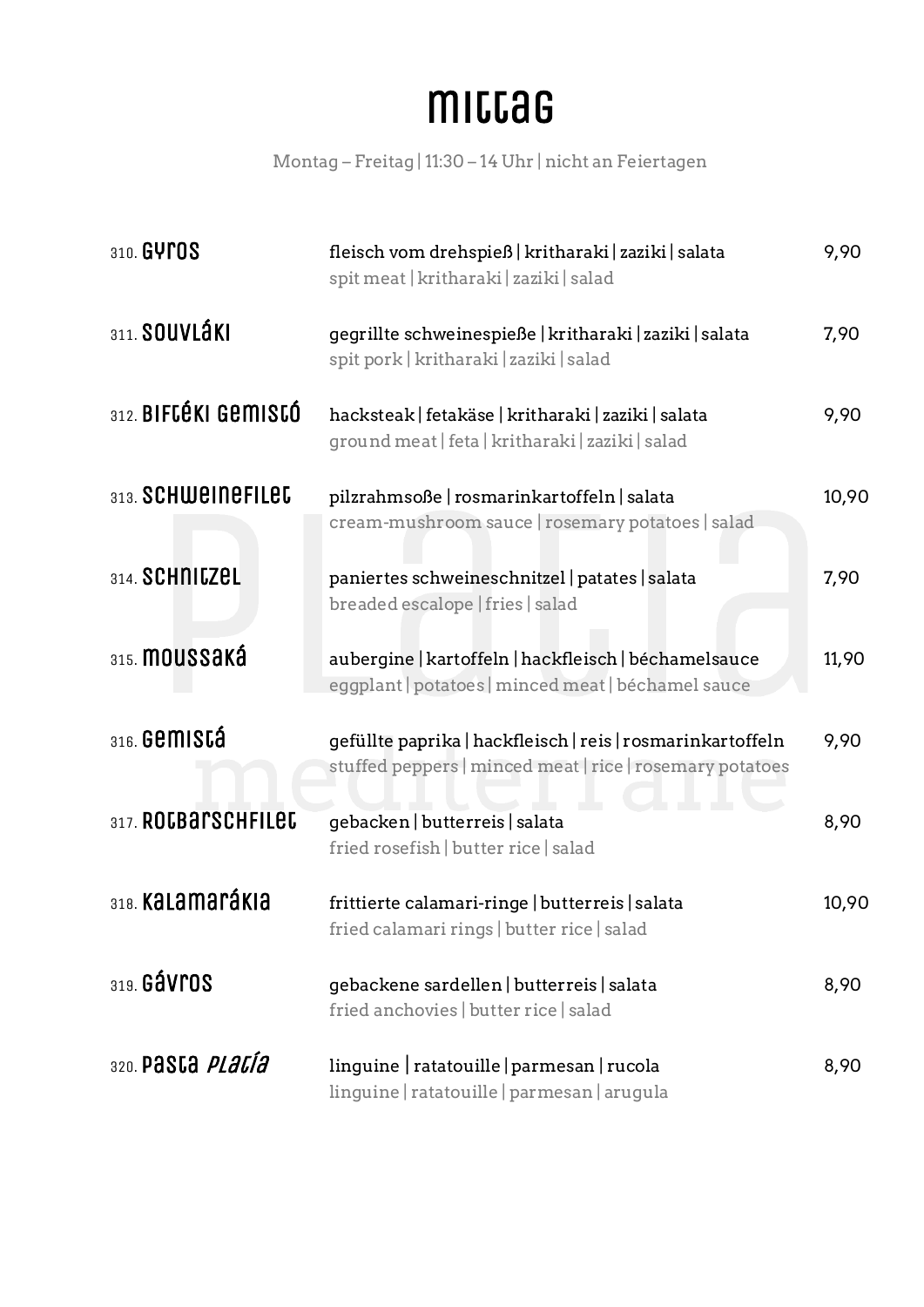#### apericif

| 680. OUZO PLOMÁLI                        | der beliebteste ouzo griechenlands aus lesvos 2 cl<br>the most popular greek ouzo from lesvos |               | 2,50          |
|------------------------------------------|-----------------------------------------------------------------------------------------------|---------------|---------------|
| <sub>681.</sub> OUZO PLOMÁ <sub>ri</sub> | das beliebte fläschchen zum teilen<br>the popular bottle for sharing                          | 200 ml        | 13,00         |
| 682. OUZO FEIGE                          | ouzo plomari eingelegte feige<br>ouzo plomari   pickled fig                                   | $4$ cl        | 3,90          |
| 683. <b>Martini</b>                      | bianco / rosso                                                                                | 5cl           | 3,90          |
| 684. <b>aperol* Spricz</b>               | aperol   prosecco   mineralwasser<br>aperol sparkling wine sparkling water                    | 0,21          | 5,90          |
| 685. KIP POYAL                           | prosecco crème de cassis<br>sparkling wine crème de cassis                                    | 0,11          | 4,50          |
| 686. Campari*                            | soda / orange                                                                                 | 0,21          | 4,80          |
| <sub>687</sub> . Sandemann<br>SHETTY     | fino / medium dry                                                                             | 5cl           | 3,90          |
| 688. SEKL HOLUNDEr                       | prosecco   holunderblütensirup<br>sparkling wine elderflower syrup                            | 0,11          | 4,50          |
| 689. <b>akakíes rosé</b>                 | leckerer schaumwein aus griechenland<br>tasty sparkling wine from greece                      | 0,11<br>0,751 | 3,90<br>22,50 |
| 690. LILLEC WILD BETTY                   | lillet blanc   schweppes wild berry                                                           | 0,21          | 5,90          |
| 692. HUGO                                | scavy and ray hugo   minze   limette<br>scavy and ray $ $ mint $ $ lime                       | 0,21          | 5,90          |
| 693. OCCO ACHENS<br>Vermouth             | griechischer vermouth aus attika<br>greek vermouth from attika                                | 5cl           | 4,50          |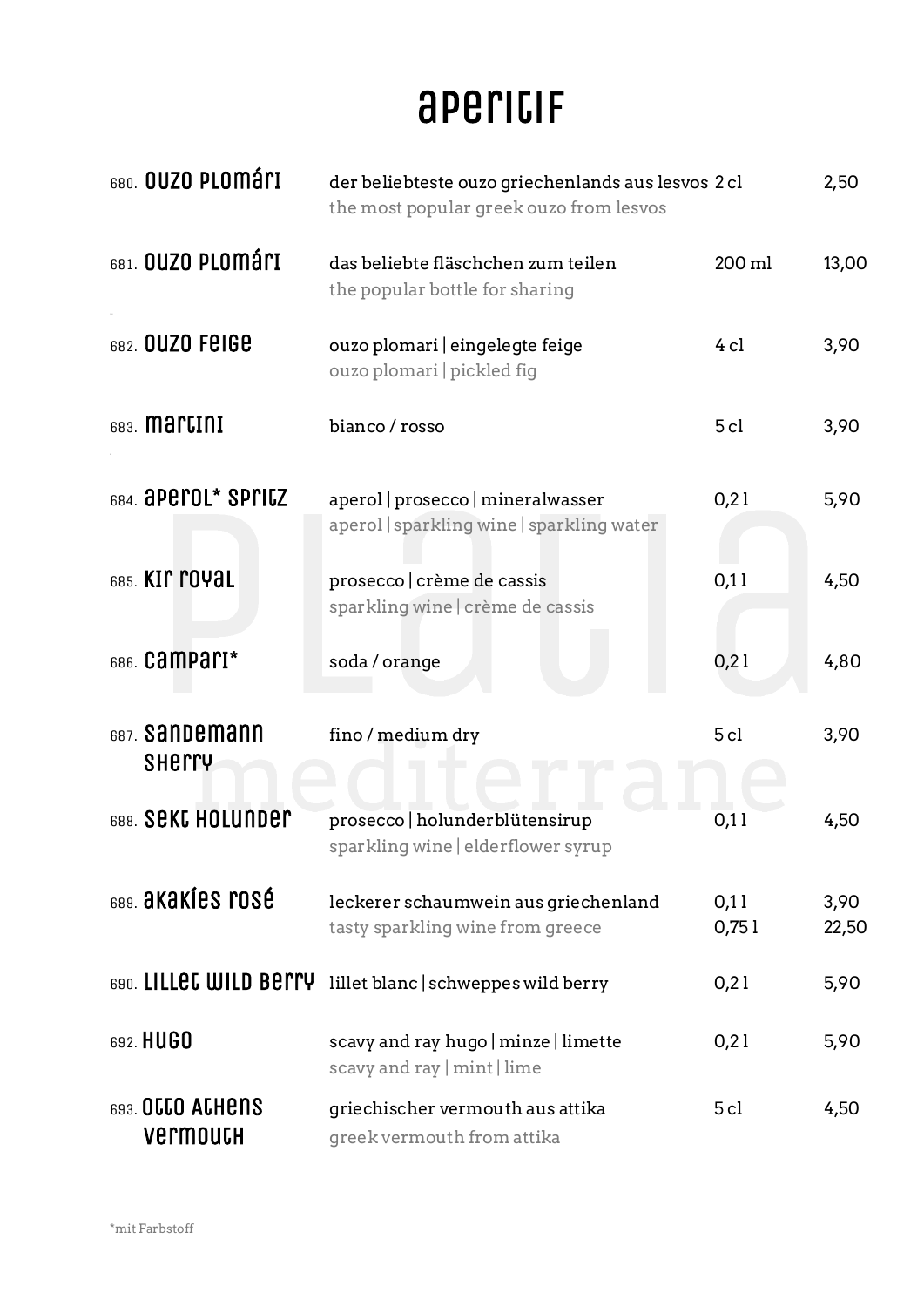## mezé

| $1.2aZ$ ÍKI                           | joghurt   gurke   knoblauch   frische kräuter<br>yoghurt   cucumber   garlic   fresh herbs                                                            | 4,50  |
|---------------------------------------|-------------------------------------------------------------------------------------------------------------------------------------------------------|-------|
| 2. caramás                            | fischrogencrème mit pürierten kartoffeln   olivenöl<br>fish roe cream with puréed potatoes olive oil                                                  | 6,50  |
| 3. CHUPIUÍ                            | schafskäsemousse   chili<br>sheep cheese mousse chili                                                                                                 | 4,90  |
| 4. Garída KataíFI                     | black tiger garnelen umhüllt in engelshaar<br>hausgemachter süß-sauer dip<br>black tiger prawns wrapped in angel's hair  <br>home-made sweet-sour dip | 14,90 |
| s. CHCaPÓDI FÁVA                      | gegrillter octopusarm   gelbes erbsenmousse<br>grilled octopus arm   yellow pea mousse                                                                | 13,90 |
| 6. Gávros                             | gebratene sardellen   zitrone   olivenöl<br>roasted anchovies   lemon   olive oil                                                                     | 8,90  |
| z. Féta sousámi                       | feta   sesam   honig<br>feta   sesame   honey                                                                                                         | 8,90  |
| 8. FÉCA BOUJOUPDÍ                     | feta vom ofen   tomate   peperoni   oliven   chili   käse<br>grilled feta   tomato   chilies   olives   chili   cheese                                | 7,50  |
| a. <b>Manitári Sauté</b>              | pfannen-champignons   rosmarinkartoffeln  <br>frische kräuter<br>pan mushrooms   rosemary potatoes   fresh herbs                                      | 7,90  |
| $_{10.}$ pantzári<br><b>Carpaccio</b> | rote beete   feta   rucola   joghurt-knoblauch-dressing<br>red beet   feta   arugula   yoghurt-garlic-dressing                                        | 6,90  |
| $11.$ ZWeierlei<br><b>Bruschetta</b>  | geröstetes knoblauchbrot   tomaten   aubergine   rucola<br>garlic-bread   tomatoes   eggplant   arugula                                               | 7,90  |
| 12. KOLOKICHÁKIA                      | gebratene zucchinischeiben   zaziki   rucola<br>roasted zucchini slices   zaziki   arugula                                                            | 6,90  |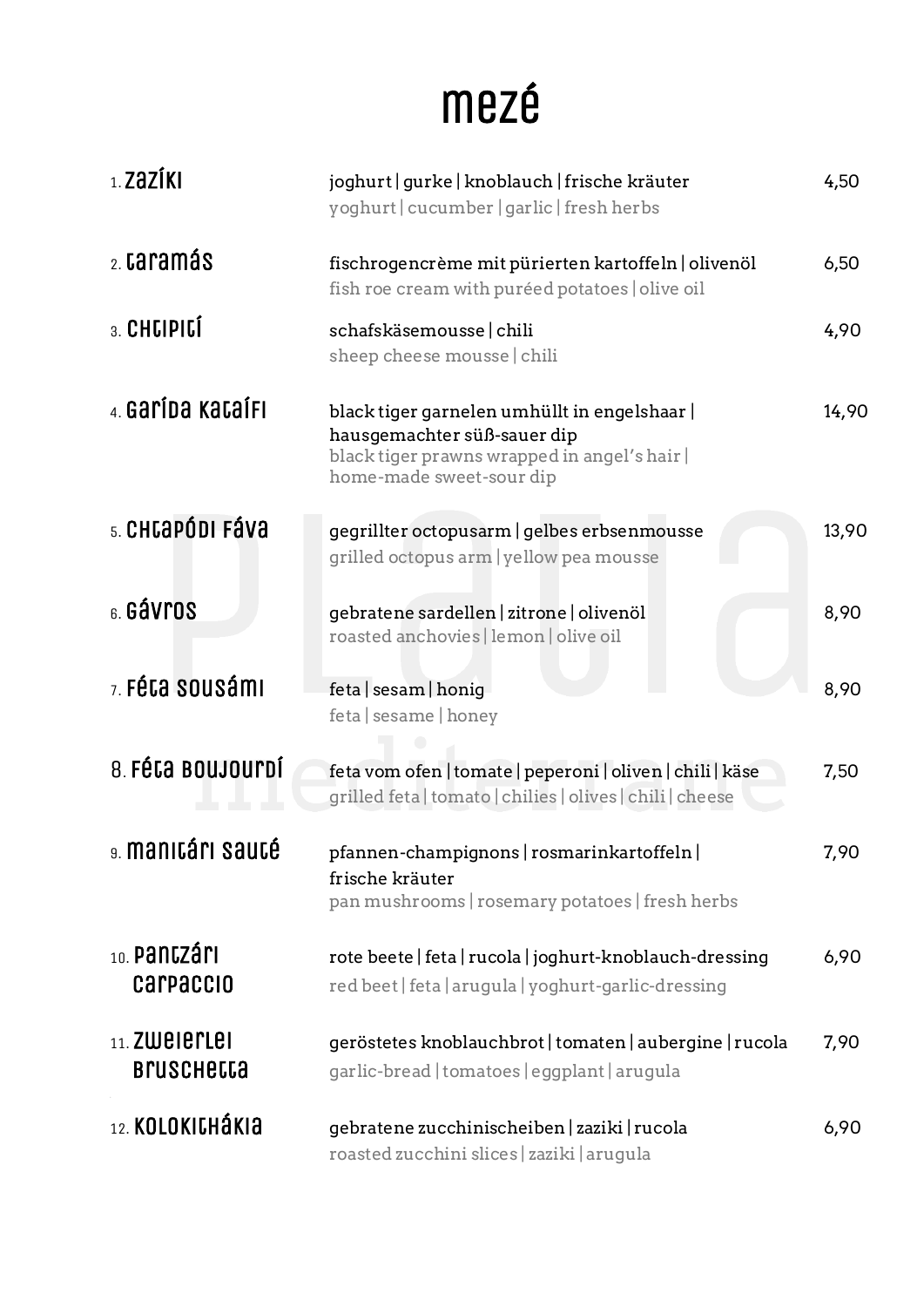## Súppa

| 20. <b>BOULLABAISE</b> <i>PLALIA</i> fisch   gemüse   baguette | fish vegetables   baquette                                                                                                                | 6,50 |
|----------------------------------------------------------------|-------------------------------------------------------------------------------------------------------------------------------------------|------|
| 21. Cagessuppe                                                 | Bitte fragen Sie unser freundliches Service-Personal<br>nach der aktuellen Tagessuppe.<br>Please ask our friendly staff for today's soup. | 4.90 |

# Saláta

| 25. CHOMÁLIKI                       | tomaten   gurken   feta   zwiebeln   oliven   peperoni<br>tomatoes   cucumber   feta   onions   olives   chilies                                                                                                      | 10,90 |
|-------------------------------------|-----------------------------------------------------------------------------------------------------------------------------------------------------------------------------------------------------------------------|-------|
| 26. Saláta Dákos                    | tomaten   dakos gerstenzwieback   feta   frische kräuter  <br>oliven<br>tomatoes   dakos orge rusk   feta   fresh herbs   olives                                                                                      | 11,90 |
| <sub>27.</sub> Saláta <i>Platía</i> | ziegenkäse   blattsalat   rucola   spinat   karamellisierte<br>walnuss   granatapfel   feigen-senf-dressing<br>goat cheese   lettuce   arugula   spinach   caramelized walnut  <br>pomegranate   fig-mustard-dressing | 12,90 |
| 28. Saláta kalamári                 | calamaris   blattsalat   rucola   karotte   peperoni   gurke  <br>rotkraut   balsamico-olivenöl-dressing<br>squids   lettuce   arugula   carrots   chilies   cucumber   red<br>cabbage   balsamic-olive oil-dressing  | 12,90 |
| 29. Saláta manitári                 | champignons   blattsalat   rucola   spinat   sesam   honig-<br>senf-dressing<br>mushrooms   lettuce   arugula   spinach   sesame   honey-<br>mustard-dressing                                                         | 10,90 |
| 30. Bellagensalat                   | blattsalat   rucola   karotte   peperoni   gurke   rotkraut<br>lettuce   arugula   carrot   chilies   cucumber   red cabbage                                                                                          | 5,80  |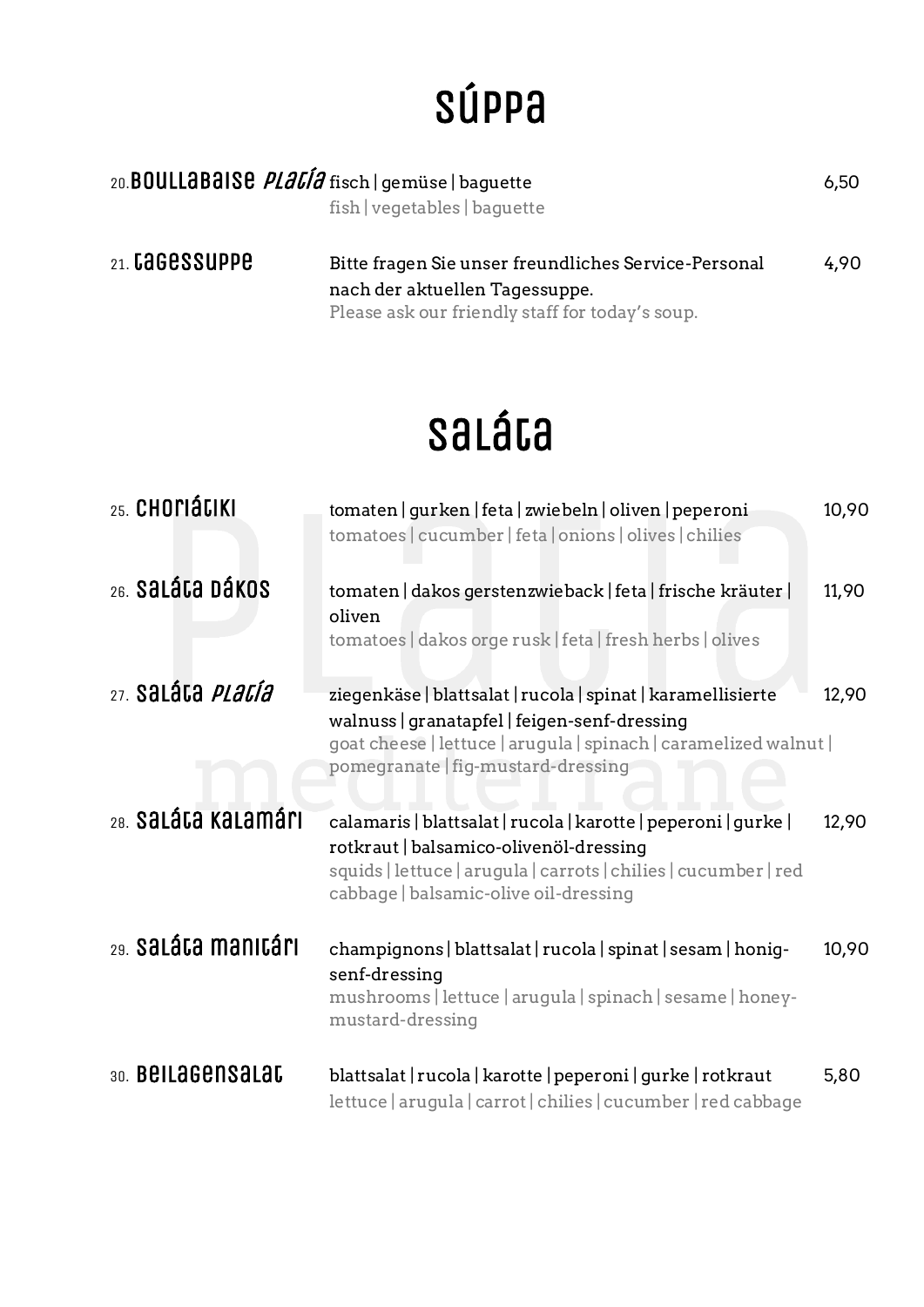## beilage

| 31. <b>MEDICELLANES</b><br>Gemüse | frisches saisonales ofengemüse<br>fresh seasonal oven baked vegetables                                                                             | 6,50  |
|-----------------------------------|----------------------------------------------------------------------------------------------------------------------------------------------------|-------|
|                                   | 32. POILION KIILHAIÁKI reisnudeln in hausgemachter tomatensauce<br>rice noodles in home-made tomato sauce                                          | 4,90  |
| $33.$ POPLION $\mathsf{P}$ (ZI    | butterreis<br>butter rice                                                                                                                          | 2,50  |
| 34. POPCION PACÁCES               | frittierte kartoffelscheiben<br>fried potato skins                                                                                                 | 3,90  |
| $35.$ PÍC $a$                     | frisches fladenbrot<br>fresh flatbread                                                                                                             | 2,50  |
| 36. BPOCKOPB                      | bread basket                                                                                                                                       | 1,50  |
|                                   | KLASSIKÁ                                                                                                                                           |       |
| 40. GYPOS                         | fleisch vom drehspieß   patates   kritharaki   zaziki   salata<br>spit meat   fries   kritharaki   zaziki   salad                                  | 14,90 |
| 41. SOUVLÁKI                      | gegrillte schweinespieße   patates   kritharaki   zaziki   salata 14,90<br>spit pork   fries   kritharaki   zaziki   salad                         |       |
| 42. BIFCÉKI GEMISCÓ               | hacksteak   fetakäse   patates   kritharaki   zaziki   salata<br>ground meat   feta   fries   kritharaki   zaziki   salad                          | 16,90 |
| 43. SIKÓU                         | leber vom kalb   rotweinzwiebeln   patates   kritharaki  <br>zaziki   salata<br>calf liver   red wine onions   fries   kritharaki   zaziki   salad | 17,90 |
| 44. arní kótsi                    | lammhaxe aus dem ofen   süßkartoffelpüree   spinat   salata 17,90<br>lamb hindleg sweet potato purée spinach salad                                 |       |
| 45. PAIDÁKIA                      | lammkarre   rosmarinkartoffeln   spinat   salata<br>rack of lamb   rosemary potatoes   spinach   salad                                             | 19,90 |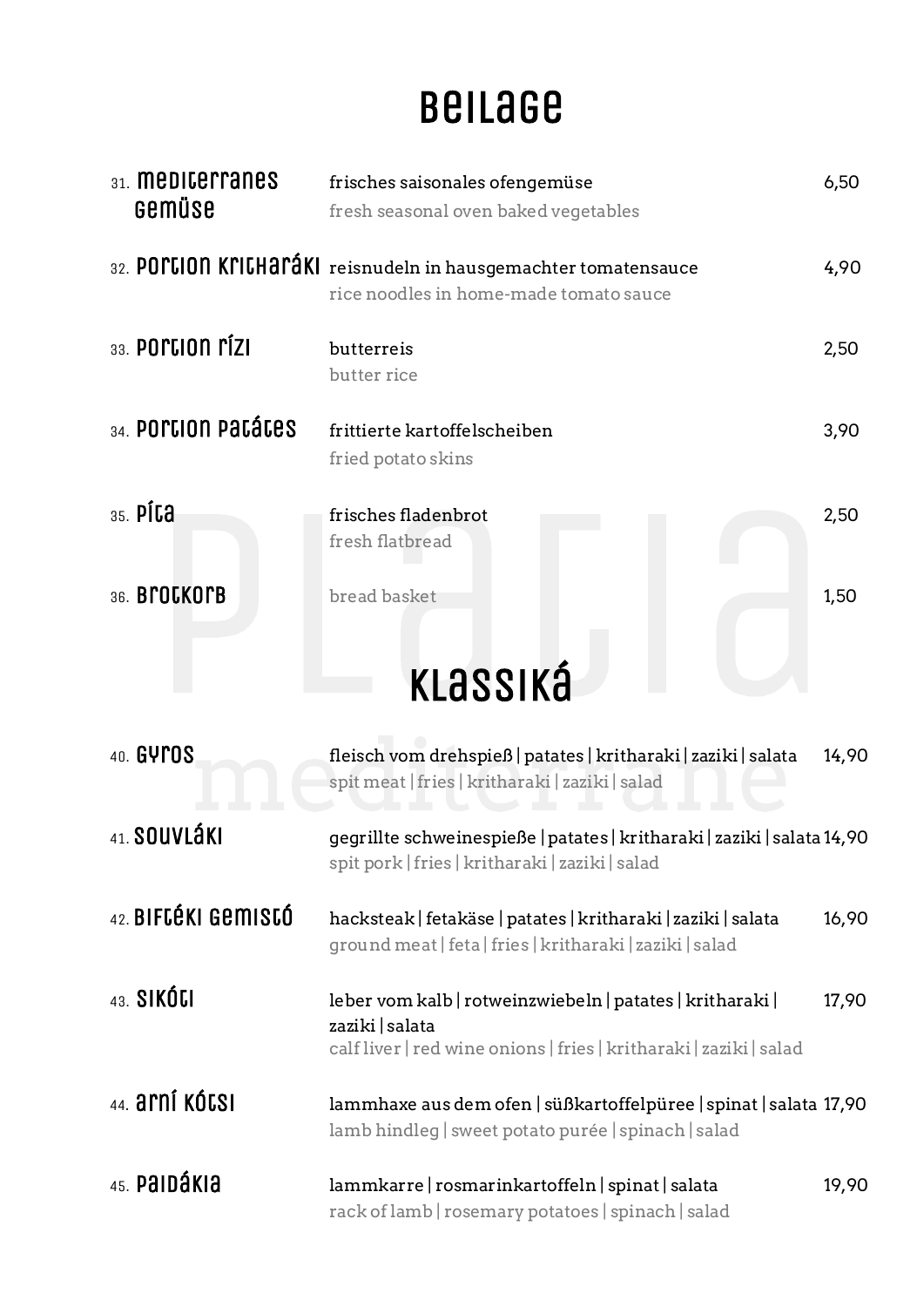# kréas

| 50. KOCÓPOULO                                        | hähnchenbrust vom grill   butterreis   gemüse  <br>zitronenschaum<br>grilled chicken breast   butter rice   vegetables  <br>lemon foam                                                  | 13,90 |
|------------------------------------------------------|-----------------------------------------------------------------------------------------------------------------------------------------------------------------------------------------|-------|
| $51.$ FILEC VOM<br><b>INSCHED ANGUS</b>              | rosmarinkartoffeln   spinat   selbstgemachte<br>kräuterbutter   salata<br>rosemary potatoes   spinach   self-made herb butter   salad                                                   | 29,90 |
| <sub>52.</sub> rumpsceak vom<br><b>INSCHED ANGUS</b> | rosmarinkartoffeln   spinat   selbstgemachte<br>kräuterbutter   salata<br>rosemary potatoes   spinach   self-made herb butter   salad                                                   | 23,90 |
|                                                      | psári                                                                                                                                                                                   |       |
| 60. SOLOMÓS                                          | lachsfilet   weißweinsauce   gemüse   butterreis<br>salmon steak white wine sauce vegetables butter rice                                                                                | 18,90 |
| $_{61}$ . CSIPÚľa                                    | ganze frische dorade royal vom grill<br>zitronen-olivenöl-vinaigrette   gemüse   butterreis<br>whole grilled gilthead royal   lemon-olive oil-vinaigrette  <br>vegetables   butter rice | 22,90 |
| 62. Kalamarákia                                      | frittierte calamari   butterreis   salata<br>fried calamari   butter rice   salad                                                                                                       | 18,90 |
| 63. BABY KALAMÁMI                                    | gefüllt mit feta & spinat   butterreis   salata<br>filled with feta & spinach   butter rice   salad                                                                                     | 20,50 |
| $64.$ Garides                                        | black tiger garnelen aus der pfanne   butterreis   salata<br>pan black tiger prawns   butter rice   salad                                                                               | 21,90 |
|                                                      | 65.GOIIDOMOKOIONÓDO linguine   black tiger garnelen   basilikum   tomatensauce<br>linguine   black tiger prawns   basil   tomato sauce                                                  | 21,90 |